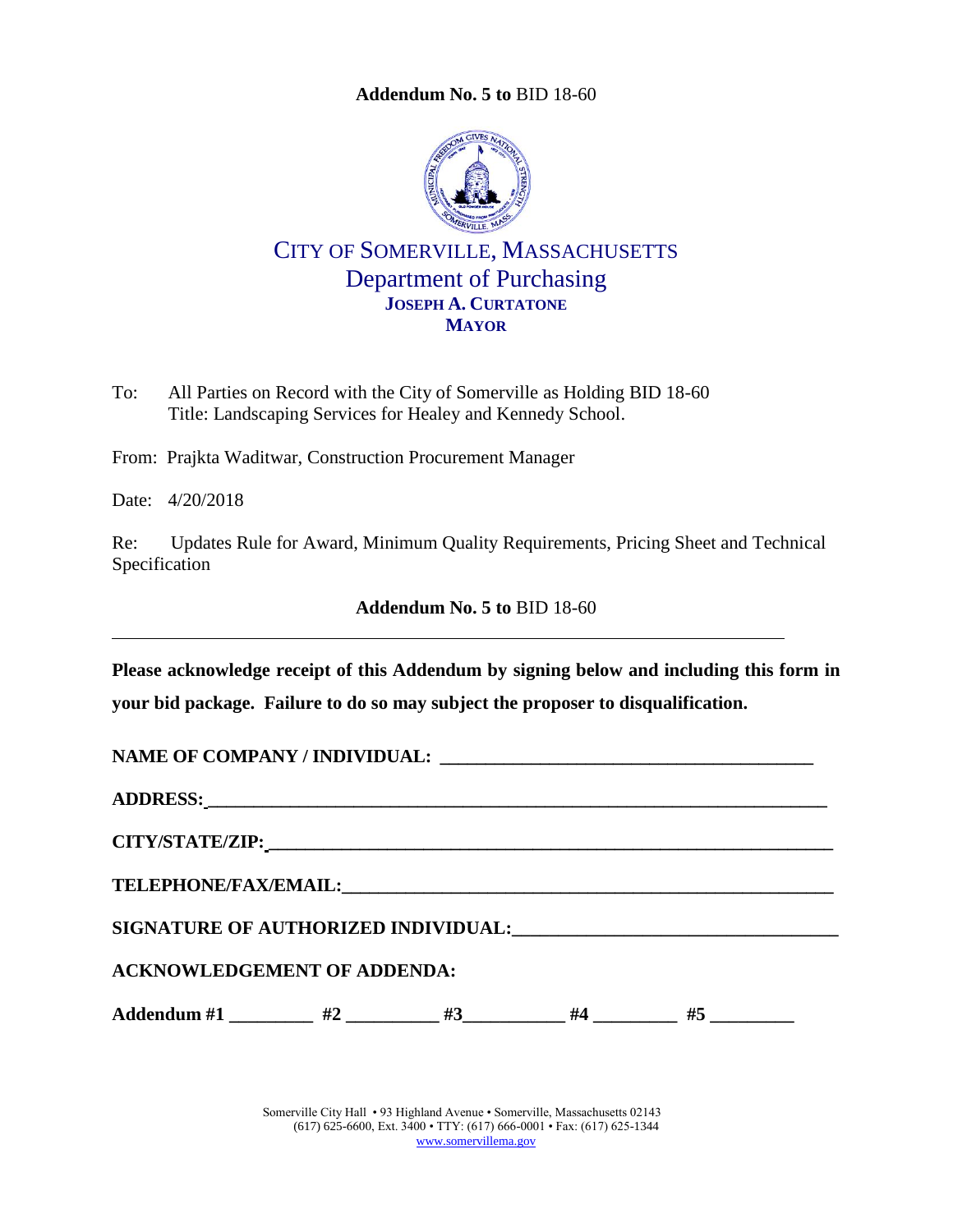# **Part 1: Invitation for Bid Documents Section 2.0**

## **2.1 Rule For Award**

The contract shall be awarded to the responsible and eligible Bidder submitting the lowest total price. The lowest total price is the total yearly amount. The total yearly amount is the sum of (1) the lump-sum price for Healey and Kennedy Schools plus (2) the labor costs for estimated hours of unscheduled labor, plus (3) an estimated reserve of \$5,000 for parts and materials and any applicable discounts or markups on such supplies.

The contract will be awarded within ninety (90) days after the bid opening. The time for award may be extended for up to 45 additional days by mutual agreement between the City and the apparent lowest responsive and responsible bidder.

## **2.3 Minimum Quality Requirements**

Quality requirements, or basic business requirements, are the minimum set of standards that an entity must meet and certify to be considered responsible and responsive. **Please complete the Quality Requirements form, below, and submit it with your completed bid.** The City of Somerville will disqualify any response that does not meet the minimum quality requirements. A "No Response" to items 1, 2, 3, 4, 5, 6  $\&$  7 or a failure to respond to any of the following minimum standards may result in disqualification of your bid.

|    | <b>QUALITY REQUIREMENTS</b>                                                                                                                                                                   | YES |  |
|----|-----------------------------------------------------------------------------------------------------------------------------------------------------------------------------------------------|-----|--|
| 1. | Are you in the business of providing Landscaping services for at least Five (5)<br>years?                                                                                                     |     |  |
| 2. | Can you provide all the services mentioned under the scope of work?                                                                                                                           |     |  |
| 3. | Can you provide the list of equipment, as requested, that will be utilized in the<br>execution of the services required?                                                                      |     |  |
| 4. | Have you own a valid pesticide applicators license $-$ or indicated the<br>subcontractor to provide this service to the City? Have copies of licenses been<br>included with the bid proposal? |     |  |
| 5. | Has the Contractor provided copies of all staff licenses, to work on the Irrigation<br>systems, as required?                                                                                  |     |  |
| 6. | Has the Contractor assigned one individual as the Contractor's primary<br>representative to the City? Have you indicated the individual's name with your<br>Bid documentation?                |     |  |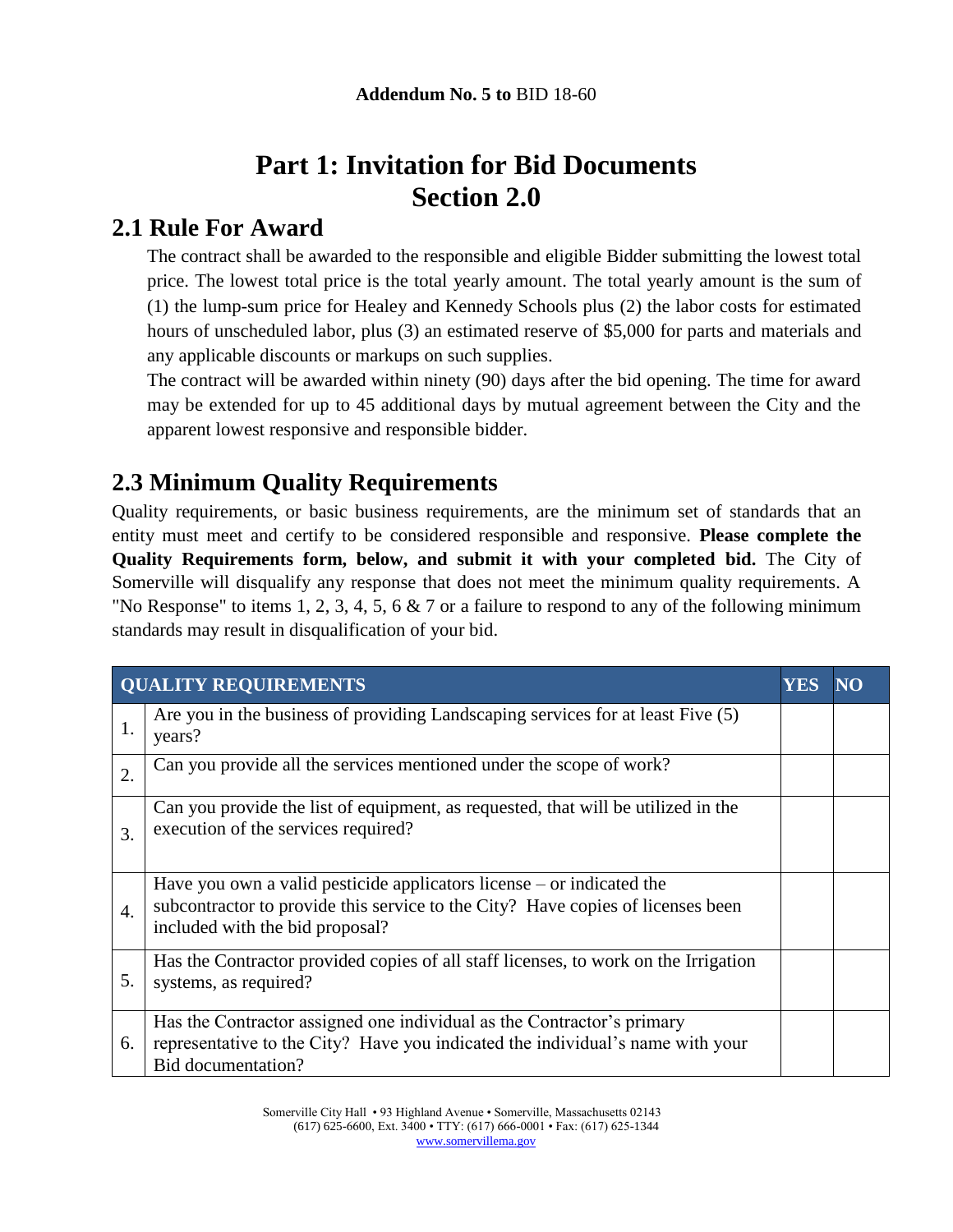|    | Can the Contractor confirm that the primary representative (supervisor) assigned<br>to the City, has at least two (2) years' experience in landscape maintenance or in<br>the landscape construction industry? |  |
|----|----------------------------------------------------------------------------------------------------------------------------------------------------------------------------------------------------------------|--|
|    | Optional:                                                                                                                                                                                                      |  |
| 8. | Are you a Mass. Supplier Diversity Office MBE/WBE certified minority or                                                                                                                                        |  |
|    | woman owned business? Additional minority designations may be submitted                                                                                                                                        |  |
|    | by attaching supporting documentation.                                                                                                                                                                         |  |

In order to provide verification of affirmative responses to items 1, 2, 3, 4, 5, 6  $\&$  7 under the quality requirements listed in the Quality Requirements Form, Offeror must submit written information that details the general background, experience, and qualifications of the organization. Subcontractors, if applicable, must be also included.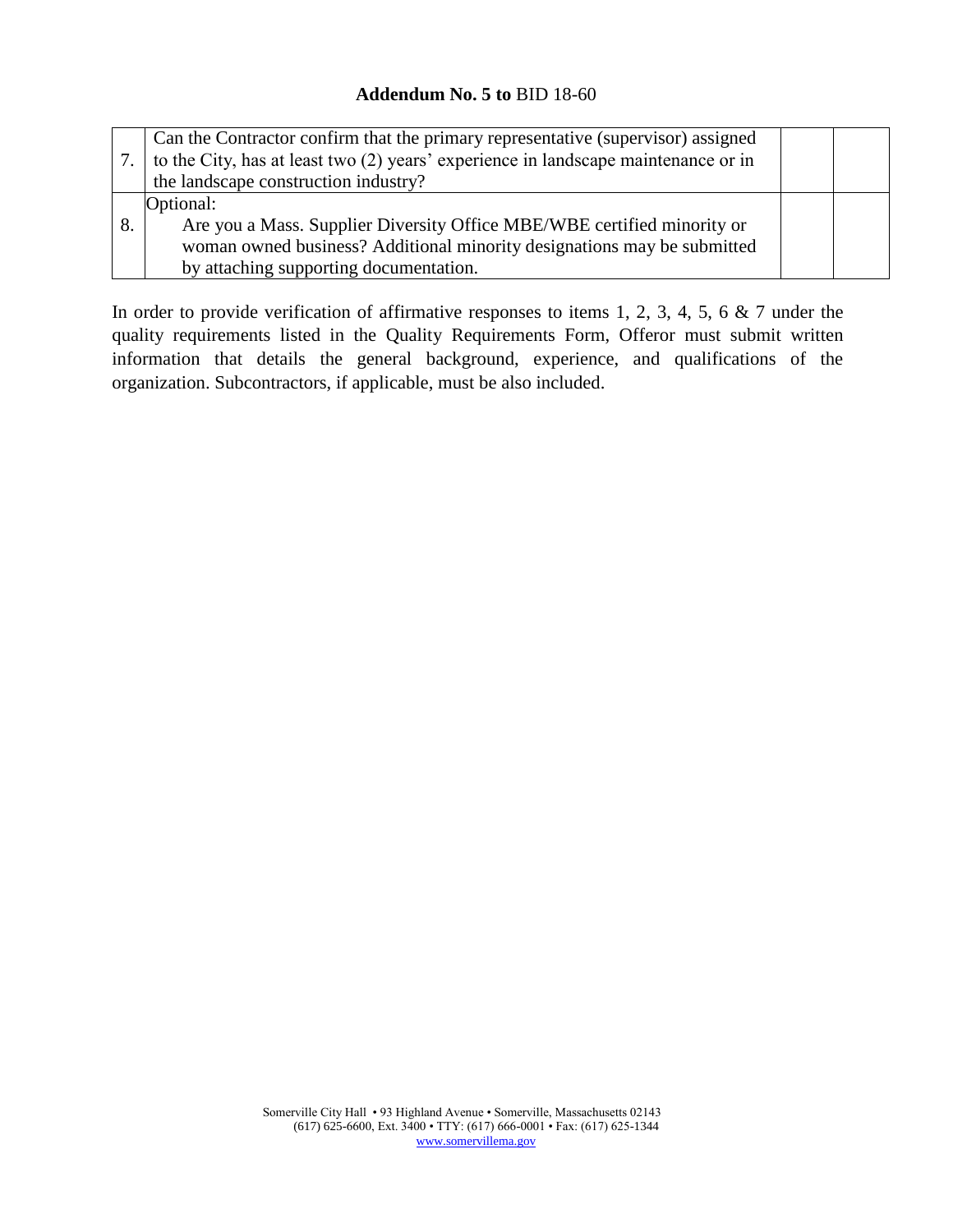# **Part 1: Invitation for Bid Documents SECTION 4.0**

## **PRICING FORM FOR GENERAL BID**

The undersigned proposes to furnish all labor and materials required for: **Landscaping Services for Healey and Kennedy School.**

The bidder certifies the following bulleted statements and offers to supply and deliver the materials and services specified below in full accordance with the Contract Documents supplied by the City of Somerville.

- The bids will be received at the office of the Purchasing Director, Somerville City Hall, 93 Highland Avenue, Somerville, MA 02143 no later than **04/26/2018 by 11AM EST**
- If the **awarded** vendor is a Corporation a "Certificate of Good Standing" (produced by the Mass. Sec. of State) must be furnished with the resulting contract (see Section 3.0.)
- **Awarded Vendor** must comply with Living Wage requirements (see Section 3.0; only for services)
- **Awarded Vendor** must comply with insurance requirements as stated in Section 3.0.
- The Purchasing Director reserves the right to accept or reject any or all bids and/or to waive any informality if in her/his sole judgment it is deemed to be in the best interest of the City of Somerville.
- The following prices shall include delivery, the cost of fuel, the cost of labor, and all other charges.
- This form to be enclosed in sealed bid package.

#### **1. Lump-sum Pricing: Includes Labor, Materials and Equipment.**

| <b>Item No</b>                       | Location                                                                               | Area                     | Unit      | Pricing<br>Year 1<br>$(05/01/2018 -$<br>04/30/2019 | Pricing<br>Optional-<br><b>Year 2</b><br>$(05/01/2019 -$<br>04/30/2020 | Pricing<br>Optional-<br>Year 3<br>(05/01/2020)<br>04/30/2021 |
|--------------------------------------|----------------------------------------------------------------------------------------|--------------------------|-----------|----------------------------------------------------|------------------------------------------------------------------------|--------------------------------------------------------------|
| $\mathbf{1}$                         | Arthur D. Healey<br>School<br>5 Meacham Street<br>Somerville, MA 021<br>45             | Approx. 6500<br>Sq. Feet | Per Month |                                                    |                                                                        |                                                              |
| 2                                    | John F. Kennedy<br><b>Elementary School</b><br>5 Cherry St,<br>Somerville, MA<br>02144 | Approx. 5500<br>Sq. Feet | Per Month |                                                    |                                                                        |                                                              |
| <b>Sub-total of Lump-sum pricing</b> |                                                                                        |                          |           |                                                    |                                                                        |                                                              |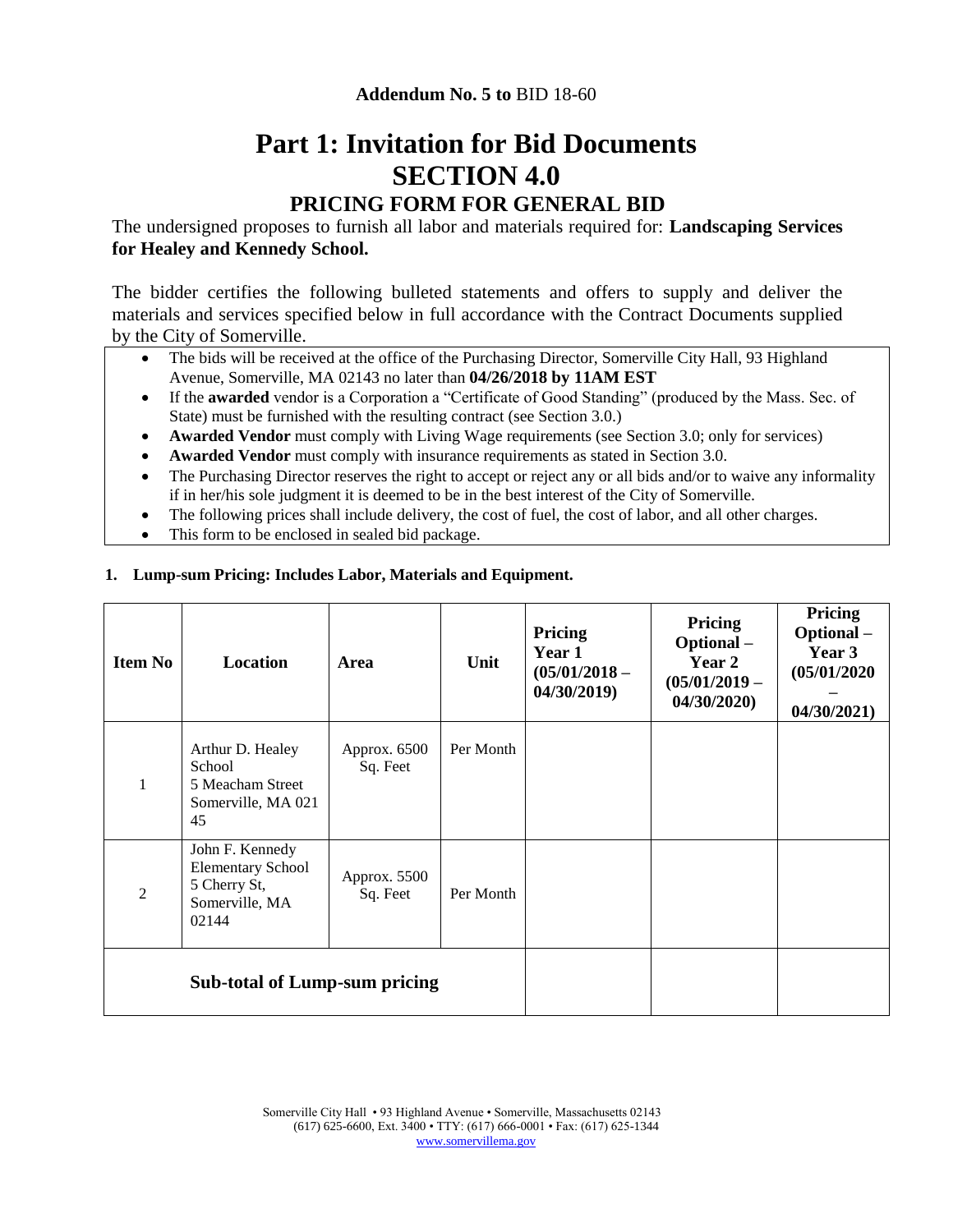### **2. Unscheduled Activities**

## 2.1. Parts and Materials

For the purpose of evaluating bids, the City of Somerville has estimated that this contract will include parts and materials that may be required for the unscheduled activities equal to five thousand dollars, based on the pricing described as included in the Technical Specifications.

The bidder shall enter below any bid mark up or discount to be applied to the estimate of five thousand dollars. This markup or discount will apply to all parts and materials that may need to be purchased by the awarded contractor. It will not apply to labor costs or to the lump-sum bid in section 1.

The bidder must indicate what type of net price is being used (a discount or a mark-up, and by what percentage) and must submit a copy of her/his current list price schedule with the bid.

|                                                                                                   | Pricing<br>Year 1<br>$(05/01/2018 -$<br>04/30/2019) | Pricing<br><b>Optional</b> – Year 2<br>$(05/01/2019 -$<br>04/30/2020) | Pricing<br><b>Optional</b> – Year 3<br>$(05/01/2020 -$<br>04/30/2021) |
|---------------------------------------------------------------------------------------------------|-----------------------------------------------------|-----------------------------------------------------------------------|-----------------------------------------------------------------------|
| % mark-up or discount, or<br>"not applicable"<br><b>Estimated budget for parts</b><br>& materials | \$5,000                                             | \$5,000                                                               | \$5,000                                                               |
| <b>Subtotal of the Parts and</b><br><b>Materials cost</b>                                         |                                                     |                                                                       |                                                                       |

#### 2.2 Labor Rates

| <b>Item</b><br><b>Number</b>    | <b>Description</b>   | Unit     | <b>Estimated</b><br><b>Hours</b> | Pricing<br>Year 1<br>$(05/01/2018 -$<br>0/30/2019 | Pricing<br><b>Optional</b> – Year 2<br>$(05/01/2019 -$<br>04/30/2020 | Pricing<br><b>Optional</b> – Year<br>$(05/01/2020 -$<br>04/30/2021 |
|---------------------------------|----------------------|----------|----------------------------------|---------------------------------------------------|----------------------------------------------------------------------|--------------------------------------------------------------------|
|                                 | <b>Standard Rate</b> | Per      | 300                              |                                                   |                                                                      |                                                                    |
|                                 | for                  | Hour/per |                                  |                                                   |                                                                      |                                                                    |
|                                 | Landscaping $-$      | $2$ man  |                                  |                                                   |                                                                      |                                                                    |
|                                 | 2 man crew           | crew     |                                  |                                                   |                                                                      |                                                                    |
| Subtotal of Labor charges in \$ |                      |          |                                  |                                                   |                                                                      |                                                                    |
|                                 |                      |          |                                  |                                                   |                                                                      |                                                                    |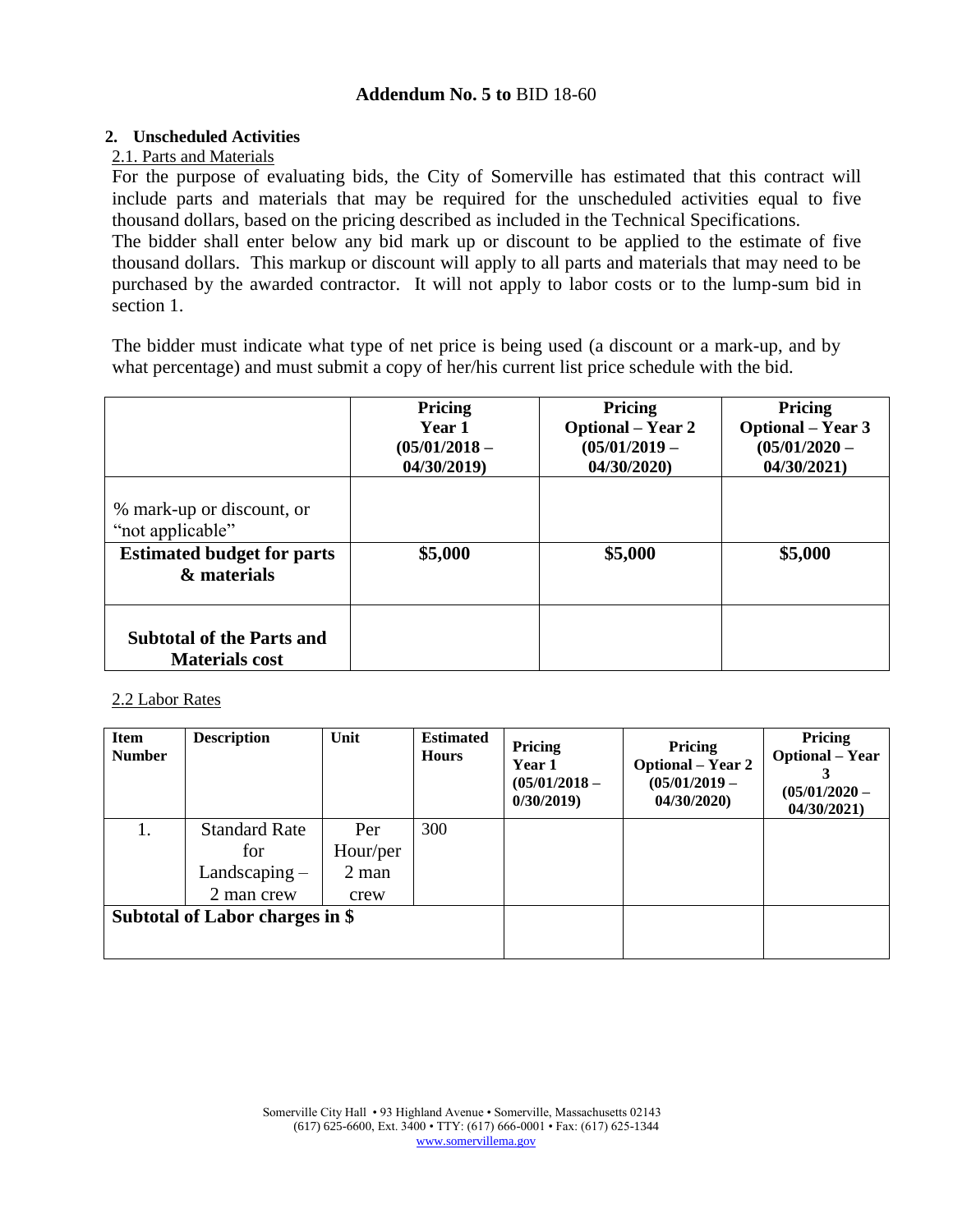## **Total Yearly Bid Pricing**

|                                                                                                                            | <b>Pricing</b><br><b>Year 1</b><br>$(05/01/2018 -$<br>04/30/2019 | <b>Pricing</b><br><b>Optional</b> – Year 2<br>$(05/01/2019 -$<br>04/30/2020 | <b>Pricing</b><br><b>Optional</b> – Year<br>3<br>$(05/01/2020 -$<br>04/30/2021) |
|----------------------------------------------------------------------------------------------------------------------------|------------------------------------------------------------------|-----------------------------------------------------------------------------|---------------------------------------------------------------------------------|
| <b>Total Year pricing in figures</b><br>(Subtotal of Section $1 +$ Subtotal of<br>Section $2.1 +$ Subtotal of Section 2.2) |                                                                  |                                                                             |                                                                                 |
| <b>Total Year pricing in words</b><br>(Subtotal of Section $1 +$ Subtotal of<br>Section $2.1 +$ Subtotal of Section 2.2)   |                                                                  |                                                                             |                                                                                 |

(*If applicable*) The contract price does not include the items listed on the attached "Bid Form for Alternates;" the bidder understands that the project construction cost estimate provided by the City is inclusive of all the work described in this form.

The undersigned agrees that, if he is selected as general contractor, he will within five days, Saturdays, Sundays and legal holidays excluded, after presentation thereof by the awarding authority, execute a contract in accordance with the terms of this bid and furnish a performance bond and also a labor and materials or payment bond (as indicated in the "Key Project Information" section on the 2nd page of this bid), each of a surety company qualified to do business under the laws of the commonwealth and satisfactory to the awarding authority and each in the sum of the contract price, the premiums for which are to be paid by the general contractor and are included in the contract price; provided, however, that if there is more than one surety company, the surety companies shall be jointly and severally liable.

The undersigned hereby certifies that he is able to furnish labor that can work in harmony with all other elements of labor employed or to be employed on the work; that all employees to be employed at the worksite will have successfully completed a course in construction safety and health approved by the United States Occupational Safety and Health Administration that is at least 10 hours in duration at the time the employee begins work and who shall furnish documentation of successful completion of said course with the first certified payroll report for each employee; and that he will comply fully with all laws and regulations applicable to awards made subject to section 44A.

The undersigned further certifies under the penalties of perjury that this bid is in all respects bona fide, fair and made without collusion or fraud with any other person. As used in this subsection the word "person" shall mean any natural person, joint venture, partnership, corporation or other business or legal entity. The undersigned further certifies under penalty of perjury that the said undersigned is not presently debarred from doing public construction work in the commonwealth under the provisions of section twenty-nine F of chapter twenty-nine, or any other applicable debarment provisions of any other chapter of the General Laws or any rule or regulation promulgated thereunder.

The Undersigned Bidder certifies under the penalties of perjury that:

- (1) Pursuant to M.G.L. c. 62C, §49A, to the best of the signatories knowledge and belief, that the Undersigned Bidder is in compliance with all laws of the Commonwealth relating to taxes, reporting of employees and contractors, and withholding and remitting child support, as well as paid all contributions and payments in lieu of contributions pursuant to MGL 151A, §19A(b); and,
- $(2)$  the Federal Employer Identification Number (EIN) of the Bidder is: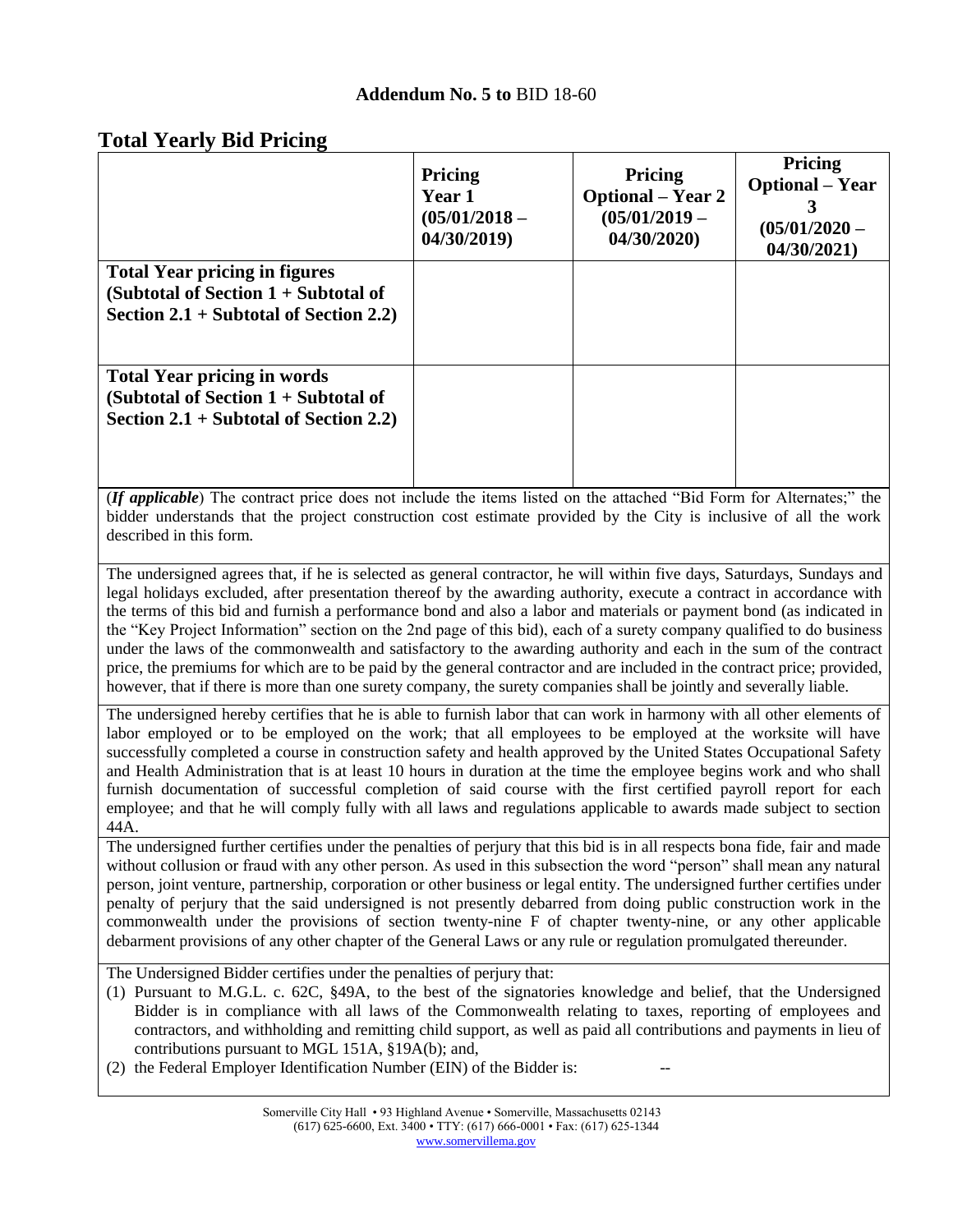| The Undersigned Bidder certifies under penalties of perjury that the Bidder is not presently debarred from doing<br>federal or state public construction work, that the Bidder has not had its low bid rejected by any municipality in the<br>previous two years, except:                                                                                                                                                                                                                                                                                                                                                                                                                                                                                                                                                                                                                                                                                                                                                                                                                                                                                                                                                                                                                                                                  |  |  |  |  |  |  |
|--------------------------------------------------------------------------------------------------------------------------------------------------------------------------------------------------------------------------------------------------------------------------------------------------------------------------------------------------------------------------------------------------------------------------------------------------------------------------------------------------------------------------------------------------------------------------------------------------------------------------------------------------------------------------------------------------------------------------------------------------------------------------------------------------------------------------------------------------------------------------------------------------------------------------------------------------------------------------------------------------------------------------------------------------------------------------------------------------------------------------------------------------------------------------------------------------------------------------------------------------------------------------------------------------------------------------------------------|--|--|--|--|--|--|
| in which case the reasons for rejection were as follows:                                                                                                                                                                                                                                                                                                                                                                                                                                                                                                                                                                                                                                                                                                                                                                                                                                                                                                                                                                                                                                                                                                                                                                                                                                                                                   |  |  |  |  |  |  |
| The Undersigned Bidder has submitted all requested referenced information on the Reference Form.                                                                                                                                                                                                                                                                                                                                                                                                                                                                                                                                                                                                                                                                                                                                                                                                                                                                                                                                                                                                                                                                                                                                                                                                                                           |  |  |  |  |  |  |
| The Undersigned Bidder understands that the contractor and subcontractors will be required to pay prevailing wages<br>to laborers and mechanics, and that if the Undersigned's bid is significantly below the average bid, the Awarding<br>Authority may require the Bidder to substantiate that the bid is based on payment of wages at prevailing rates.<br>The Undersigned Bidder certifies that it can achieve substantial and final completion by the dates notes in Section 2.2,<br>herein, unless otherwise noted in the Notice to Proceed as delivered to the awarded vendor.<br>Should certain additional work be required, or should the quantities of certain classes of work be increased or<br>decreased from those required by the Contract Documents, by authorization of the City, unit prices listed on the<br>attached "Unit Price Form" shall at the option of the City be the basis of payment to the Contractor or credit to the<br>City, for such increase or decrease in the work. The unit prices shall represent the exact net amount per unit to be paid<br>the Contractor (in the case of addition or increase) or to be refunded the City (in the case of decrease). Contractually<br>noted adjustments will be allowed for overhead, profit, insurance or other direct or indirect expenses of the Contractor |  |  |  |  |  |  |
| or Subcontractors.<br>The unit prices shall include cost of fuel, all labor, materials, equipment, overhead, profit, insurance, etc. to cover the<br>finished work of the several kinds called for. Changes shall be processed in accordance with the provisions of the<br>General Conditions governing changes in the work.                                                                                                                                                                                                                                                                                                                                                                                                                                                                                                                                                                                                                                                                                                                                                                                                                                                                                                                                                                                                               |  |  |  |  |  |  |
| <b>Executed</b> this<br>day of<br>, 20                                                                                                                                                                                                                                                                                                                                                                                                                                                                                                                                                                                                                                                                                                                                                                                                                                                                                                                                                                                                                                                                                                                                                                                                                                                                                                     |  |  |  |  |  |  |
| <b>Name of Company/Individual:</b>                                                                                                                                                                                                                                                                                                                                                                                                                                                                                                                                                                                                                                                                                                                                                                                                                                                                                                                                                                                                                                                                                                                                                                                                                                                                                                         |  |  |  |  |  |  |
| Address, City, State, Zip:                                                                                                                                                                                                                                                                                                                                                                                                                                                                                                                                                                                                                                                                                                                                                                                                                                                                                                                                                                                                                                                                                                                                                                                                                                                                                                                 |  |  |  |  |  |  |
| Tel #<br>Email:                                                                                                                                                                                                                                                                                                                                                                                                                                                                                                                                                                                                                                                                                                                                                                                                                                                                                                                                                                                                                                                                                                                                                                                                                                                                                                                            |  |  |  |  |  |  |
| <b>Name and Title of Person Signing</b>                                                                                                                                                                                                                                                                                                                                                                                                                                                                                                                                                                                                                                                                                                                                                                                                                                                                                                                                                                                                                                                                                                                                                                                                                                                                                                    |  |  |  |  |  |  |
| <b>Signature of Authorized</b><br><b>Individual</b>                                                                                                                                                                                                                                                                                                                                                                                                                                                                                                                                                                                                                                                                                                                                                                                                                                                                                                                                                                                                                                                                                                                                                                                                                                                                                        |  |  |  |  |  |  |
| Please acknowledge receipt of any and all Addenda (if applicable) by signing below and including this form in your bid package.                                                                                                                                                                                                                                                                                                                                                                                                                                                                                                                                                                                                                                                                                                                                                                                                                                                                                                                                                                                                                                                                                                                                                                                                            |  |  |  |  |  |  |
| Failure to do so may subject the proposer to disqualification.                                                                                                                                                                                                                                                                                                                                                                                                                                                                                                                                                                                                                                                                                                                                                                                                                                                                                                                                                                                                                                                                                                                                                                                                                                                                             |  |  |  |  |  |  |
| <b>ACKNOWLEDGEMENT OF ADDENDA:</b><br>Addendum #1 ____ #2 ____ #3____ #4____ #5____ #6____ #7____ #8____ #9____ #10____                                                                                                                                                                                                                                                                                                                                                                                                                                                                                                                                                                                                                                                                                                                                                                                                                                                                                                                                                                                                                                                                                                                                                                                                                    |  |  |  |  |  |  |

Somerville City Hall • 93 Highland Avenue • Somerville, Massachusetts 02143 (617) 625-6600, Ext. 3400 • TTY: (617) 666-0001 • Fax: (617) 625-1344 [www.somervillema.gov](http://www.somervillema.gov/)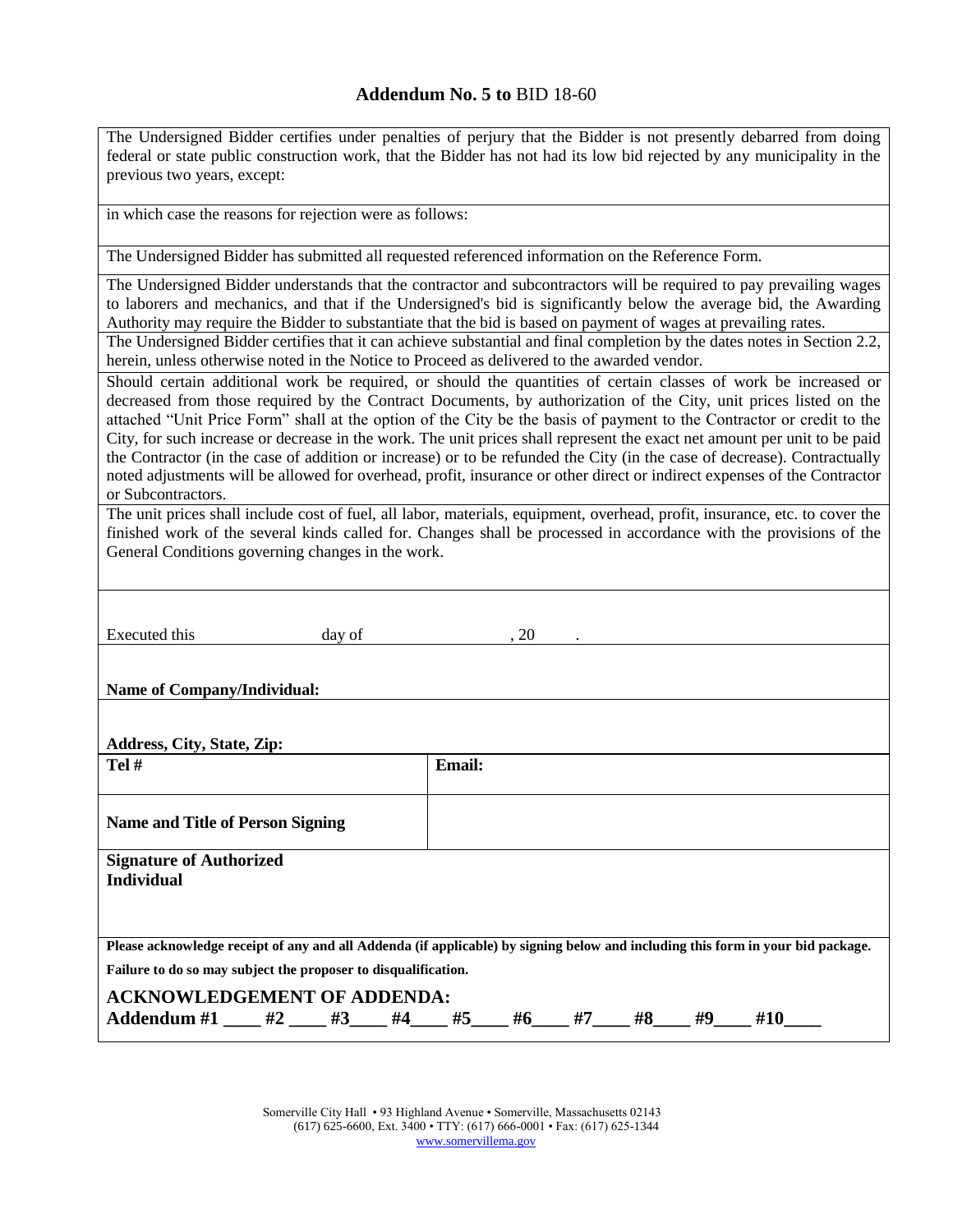# **PART 3: TECHNICAL SPECIFICATIONS**

## **General**

The work to be performed under this contract consists of furnishing labor, materials, and equipment for the specified landscaping services. The basic work includes removing of weeds, mowing and trimming, mulching, tree pruning, removing litter and debris, leaf-removal, planting, irrigation repairs at the mentioned locations.

This contract shall also include unscheduled work, as defined herein, to be performed at the discretion and direction of the City, and at the prices herein established. The hours of work shall be coordinated between the DPW Superintendent of Buildings & Grounds (DPW Superintendent) and the contractor.

## **Location**

1. John F. Kennedy Elementary School Cherry St, Somerville, MA 02144

2. Arthur D. Healey School 5 Meacham Street, Somerville, MA 02145

## **Scope of Work**

The above mentioned work shall be performed at the frequencies (i.e. weekly, monthly, and semiannually) as outlined below:

Weekly Basis

- Remove weeds from planted areas.
- Mow turf in grassed areas around perimeter of school utilizing a mulching mower.
- Remove broken or damaged plant material.
- Trim plant material that has become a hazard (blocking driver's line of vision, pedestrian pathways, etc.)
- Check irrigation equipment for leaks, breaks, and malfunction, and repair as needed.
- Check and maintain irrigation systems for efficient water application reducing overspray and eliminating all runoff from leaving the planted areas.
- Selected contractor must demonstrate knowledge of the operation and programming of controllers installed at Kennedy School and Healey School locations. Only slight adjustments may be necessary to these controllers.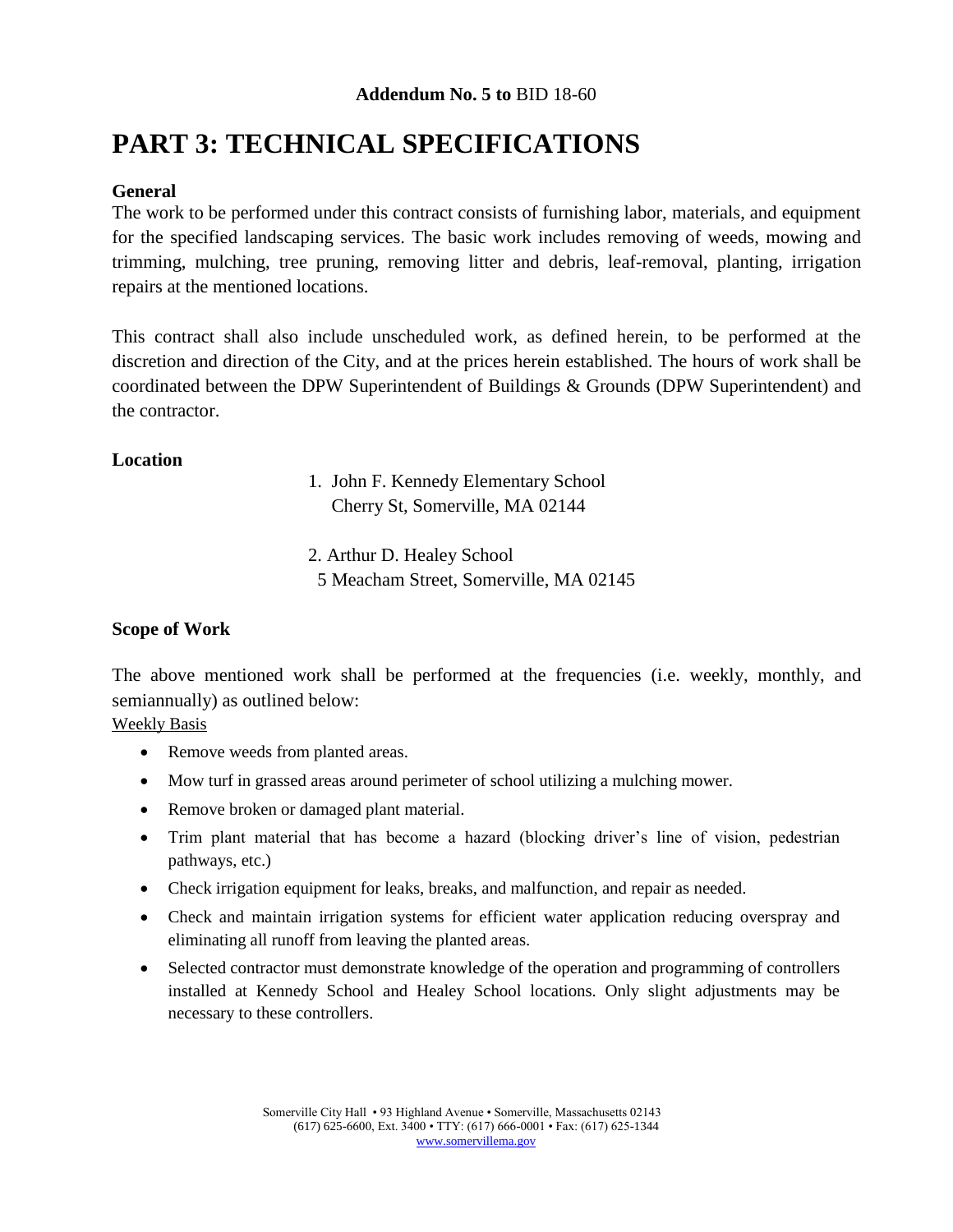#### Monthly Basis

• Inspect all irrigation valves and emission devices to be sure they are functioning properly.

#### Semi-annual Basis

Apply bark mulch in all planter areas that have mulch. Plant crowns are not to be covered. Decorative rock is not to be covered. Contractor will spread the mulch. City will be providing the approved mulch.

#### Unscheduled Work

From time to time during the term of this contract the DPW Superintendent may call upon the Contractor to perform related landscaping work in addition to the regularly scheduled work at the Healy and Kennedy Schools. Such work would not be limited to inspecting trees for diseases  $\&$  insect infestations, annual and seasonal plantings, trimming of plants, tree pruning and fertilizing, irrigation repairs, and additional mulching or mowing.

Bidders shall provide rates for parts and materials and labor as noted on the price form. If the bidder offers a discount or will charge a mark-up on the parts and materials, such percentages must be provided on the bid price form. Labor rates are not subject to further markups. Examples of the types of parts and materials that the awarded contractor may need to furnish to complete any unscheduled work may include but not be limited to the following: sprinkler heads, piping, replacement pavers, etc.

#### Description of Basic Work

#### **Mowing**

The Contractor will be required to cut and edge a total of roughly 55 acres of grass at the abovementioned locations as often as once per week when necessary starting the first week of May and continuing until the last week in April. The City reserves the right to direct the Contractor to postpone, cancel, or reschedule a scheduled mowing due to weather or other conditions.

Weather permitting; mowing shall be completed at each location according to a schedule agreed upon with the DPW Superintendent. The Contractor and the City shall agree upon the optimum day prior to the beginning of the growing season and the Contractor shall provide the City a written mowing schedule for each location. The City shall reserve the right to adjust the designated mowing days based on seasonal programming schedule changes, with advance notice to the Contractor.

All litter and debris (including but not limited to sticks, branches, stones, paper, cigarette butts, glass, cans, fecal matter, balls, etc.) shall be removed from the grass area prior to mowing. Care shall be taken to avoid skips, clumping, scalping, or damage to trees, shrubs, and other park accessories. The mowing height shall be 2 inches throughout the season, unless otherwise directed by the City. The City may instruct the Contractor to mow at a lower height for the final mowing of the season.

The Contractor shall ensure that mower blades are sharpened at least once weekly. The Contractor shall not fuel equipment on any turf area. Grass clippings will be bagged and removed by the Contractor and disposed of as yard waste. In areas large enough, mowing patterns shall vary weekly.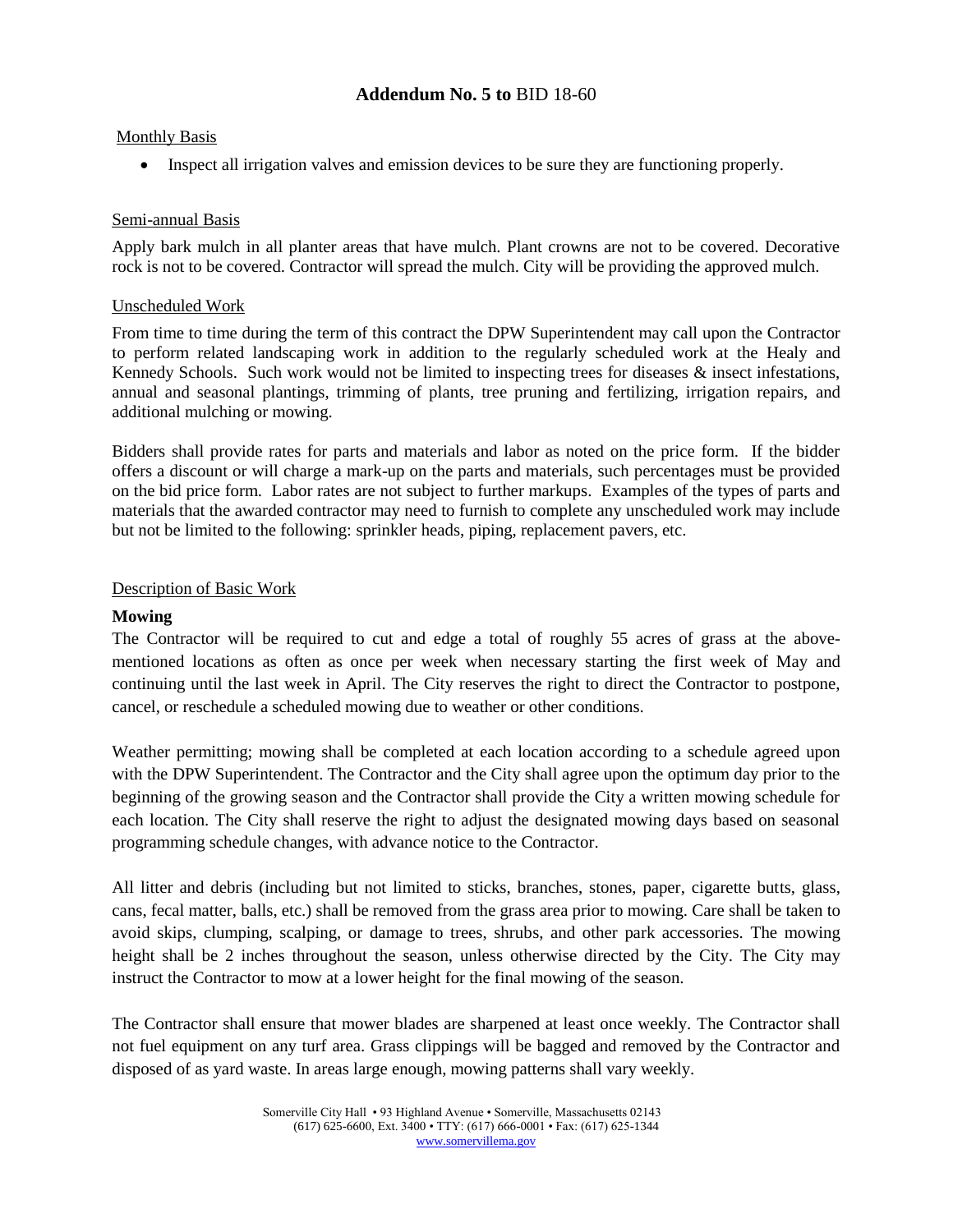In open spaces that require mowing, the Contractor shall complete edging work at these locations on the same day and at the same frequency that mowing takes place.

Trim all grass edges during each mowing session, including sidewalks, curbstones, light poles, fences, trees, signs or other obstructions found in the lawn area. Care shall be taken not to damage tree trunks or other structures.

All edging work (power and/or hand equipment) shall be conducted simultaneously with each mowing, and shall not be completed more than two working days behind grass mowing as completed in the same area. The Contractor shall organize his or her operations accordingly.

#### **Trimming**

The Contractor shall be required to trim hedges and other plantings at the mentioned locations.

Areas to be trimmed (along, around, adjacent to, under, in, on, etc.) shall include but not be limited to: fence lines, benches, bleachers, gates, infield edges, planting beds, walls, walkways, curbs, signs, trees, tree wells, play equipment, embankments, drinking fountains, fire hydrants, or any other areas within the property where tall grass and/or weeds are present. The Contractor shall ensure that trees, shrubs, groundcovers, flowers, etc. are not girdled or damaged by maintenance equipment. Following trimming, the Contractor shall clear all hardscape and open areas of debris. The Contractor shall collect the trimmings in paper yard waste bags and dispose of as yard waste.

In conjunction with each mowing, the Contractor shall perform trimming of grass that the power mowers are incapable of reaching due to its close proximity to obstructions.

#### **Mulching**

Mulch shall be provided by the City. Mulch shall be applied with a direct delivery bark mulch blower, unless otherwise agreed by both the City and the Contractor. Following application, the resultant mulch surface shall not exceed 1.5 inches total. Mulch shall not come in contact with the trunk or root flare of any trees or other woody vegetation (mulch should be two to three inches from trunks of plants).

The City may direct the Contractor to only apply a surface coating of mulch to those plants that have been over mulched in the past.

Prior to applying mulch, the bed is to be cleared of all debris, litter, weeds and undesirable plants and disposed of offsite at the expense of the contractor. Any existing mulch that is excessively built up around desirable vegetation is to be raked out beyond the drip line of the plant.

#### **Leaf Removal**

The contractor shall not remove any leaves unless given prior direction by the DPW Superintendent. All leaves are to be removed by the contractor from each location. Generally, the time when the majority of the leaves have fallen from the trees is late November.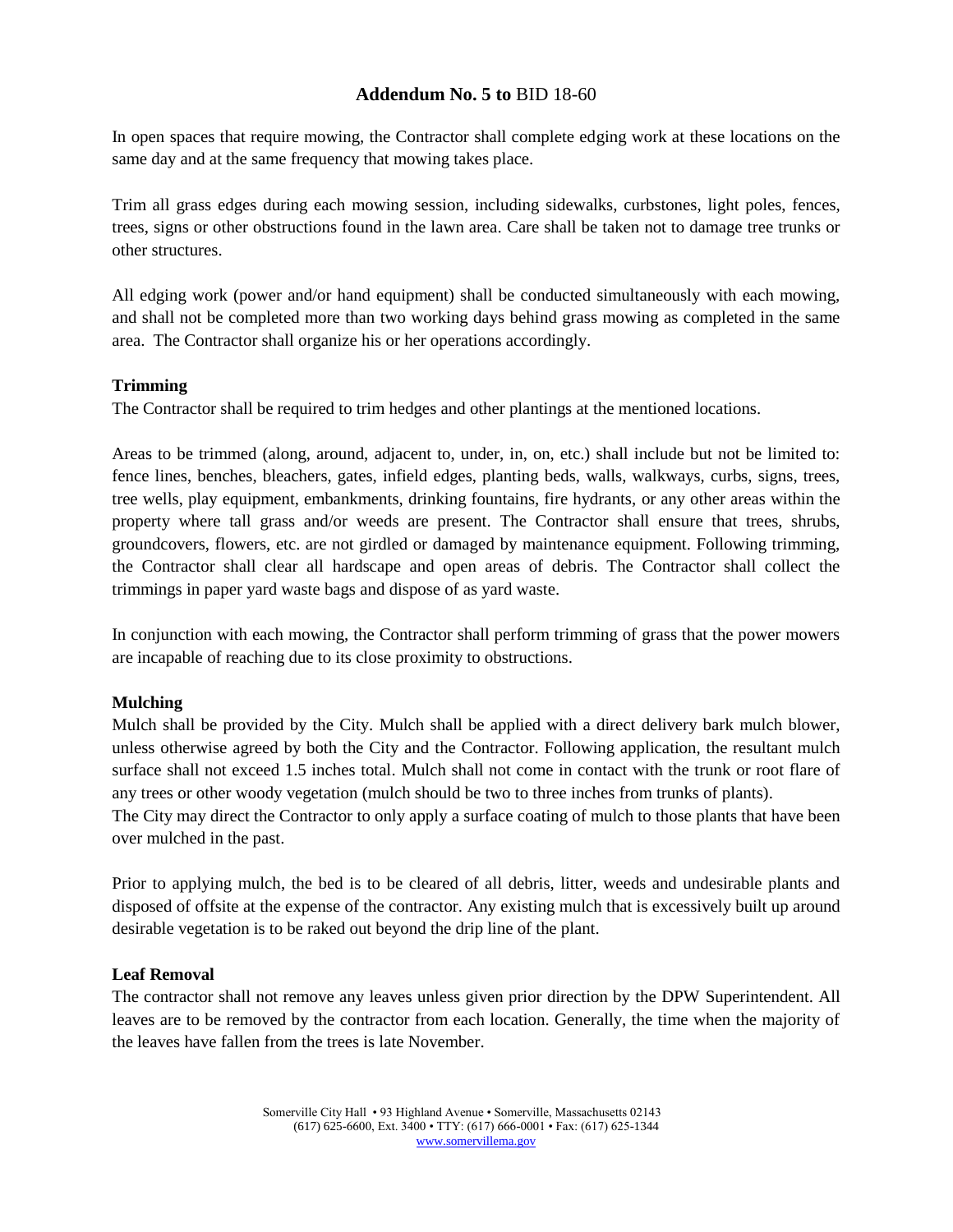In all cases, the site boundaries extend to any fence, wall, or gutter line of the adjacent street, including all sidewalks and tree wells. Leaf removal shall be performed once each fall, on or after a date determined by the Commissioner, generally after the majority of leaves have fallen, the Contractor shall be responsible for the collection, transportation and off-site disposal of all leaves removed from the sites.

All gas-powered blowers must meet current standards as defined by the American National Standards Institute. Under no circumstances shall any litter or debris be blown, swept, or raked onto an adjacent street, gutter, or into a catch basin, nor shall it be blown onto adjacent property, vehicles, persons, or pets. Blowers shall not be used to loosen heavier debris. Blowers shall not be used to move large debris piles from one spot to another. The muffler, air intakes and all filters of gas-powered blowers shall be checked routinely to ensure efficient operation. All blowers shall be equipped with the longest possible nozzle extension for that model, to direct the air stream as close to the ground as possible.

#### **Minor Irrigation Repairs**

Minor irrigation repairs that are part of this proposal shall include but are not limited to:

- Sprinkler head repairs (nozzle cleaning, adjustment or replacement).
- Lateral pipe repairs to individual irrigation zones.
- Drip irrigation repairs to individual irrigation zones e.g. tubing, emitters.
- Irrigation control valve diagnostics (but not valve replacement).
- Adjustment, repair and/or replacement of existing sprinkler equipment or parts with identical equipment or parts.
- Programming, and/or adjustment of irrigation controllers and minor adjustments to Smart controllers.

#### **Major Irrigation Repairs**

The Contractor will get authorization from the DPW Superintendent or designee for major irrigation repairs. Major irrigation repairs shall be under a separate purchase order within the scope of the Agreement and would qualify as "unscheduled work."

Major irrigation repairs include, but are not limited to:

- Addition of new irrigation components for the purposes of improving coverage.
- Control valve replacement.
- Mainline irrigation repairs.
- Irrigation repairs that affect more than one irrigation zone.

#### **Planting**

Planting will be performed on as-needed basis. Approval from the DPW Superintendent must be obtained prior to installing any plant material. The purchase of all plant materials provided by the City of Somerville shall be handled under a separate purchase order. DPW superintendent or designee may, from time-to-time, request that the Contractor install new plant materials, transplant or remove existing plant materials. DPW superintendent or designee will provide advance notice to the Contractor of new material to be installed. All newly planted or transplanted materials are to be watered immediately after planting. If additional irrigation is required to irrigate the new plant material, Contractor will get authorization from